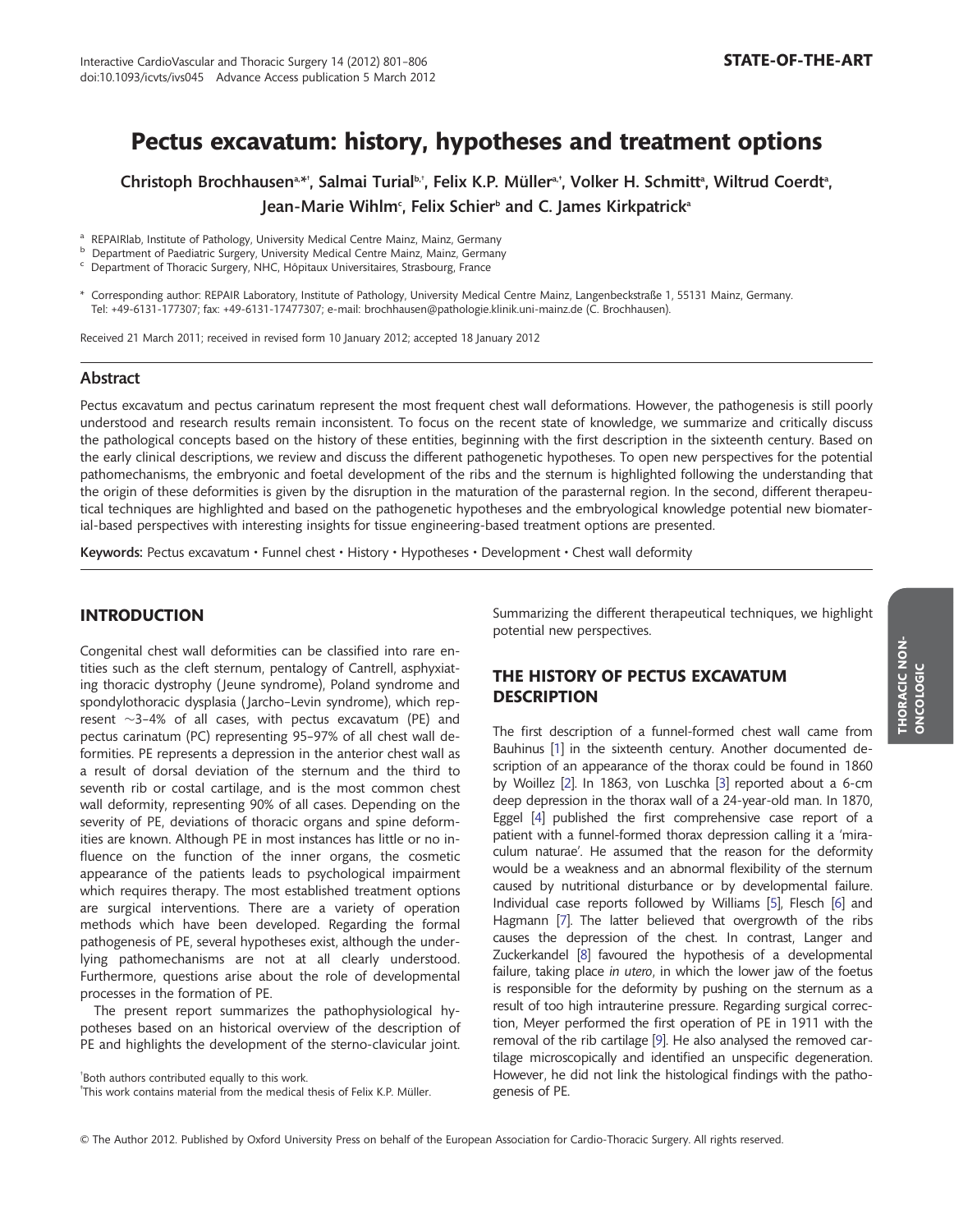# EPIDEMIOLOGY AND CLINICAL PICTURE OF PECTUS EXCAVATUM

The incidence of PE has a ratio between 0.1 and 0.8 per 100 persons [\[10](#page-4-0)]. Interestingly, males are more often affected, with a gender distribution between 2:1 and 9:1 [\[11](#page-4-0)]. Even if PE occurs sporadically, a genetic predisposition seems likely, since a positive family history could be found in up to 43% of PE cases [[12](#page-4-0), [13\]](#page-4-0). However, a specific genetic defect has not yet been found. Most cases of PE could be noted clinically within the first year of life, but primary occurrence in puberty is also described. Mostly, chest wall deformities represent a single anomaly, but they could also be one manifestation of various genetic disorders. In this context, Kotzot and Schwabegger [\[14\]](#page-4-0) gave a comprehensive overview about all syndromes associated with chest wall deformities. Colombani [[15\]](#page-4-0) mentioned that only <1% of patients with PE have an underlying connective tissue disorder.

Clinically, PE is associated with a typical posture [\[14](#page-4-0)]: thin, tall patients with a pot-belly and forward-drifted shoulders, which could lead to permanent scoliosis [[15,](#page-4-0) [16](#page-4-0)]. The depression of the sternum can displace the heart and reduce the lung volume [[13,](#page-4-0) [17\]](#page-4-0). As a result of the anatomical changes, chest pain [[12,](#page-4-0) [13](#page-4-0), [15\]](#page-4-0), fatigue [[15\]](#page-4-0), dyspnoea on exertion [\[12](#page-4-0), [13,](#page-4-0) [15](#page-4-0), [18\]](#page-4-0), respiratory infections [\[13\]](#page-4-0), asthma symptoms [\[13\]](#page-4-0), palpitations [[12\]](#page-4-0) or heart murmurs could occur [\[13](#page-4-0)]. Several cases with mitral valve prolapse [[13,](#page-4-0) [15](#page-4-0), [19\]](#page-4-0), mitral valve regurgitation and ventricle compression could be found [[15,](#page-4-0) [17,](#page-4-0) [19\]](#page-4-0). For the latter, Coln et al. [\[19\]](#page-4-0) demonstrated that 95% of 123 patients had cardiac compression. Even a single case report of syncopal symptoms has been reported. The pulmonary and cardiovascular functions of patients with PE deformities were analysed in many investigations and have revealed measurable deficiencies [\[12\]](#page-4-0). Fonkalsrud et al. [\[13](#page-4-0)] reported that the symptoms of many untreated PE patients become progressively worse with age and he recommended an operational intervention for both young and adult patients.

In contrast to these descriptions of more or less severe clinical signs, symptoms affecting daily life activities are either rare [[20\]](#page-4-0). Therefore, some authors described the indication for a PE correction to be primarily cosmetic.

Numerous clinical studies described an improvement of pulmonary and/or cardiovascular symptoms and improvement in the subjective well-being after surgical correction [\[9](#page-4-0), [13,](#page-4-0) [16](#page-4-0)–[18\]](#page-4-0). Malek et al. [[18,](#page-4-0) [21\]](#page-4-0) concluded that an operative intervention improves cardiovascular but not pulmonary function. Guntheroth [\[22\]](#page-4-0) and Spiers as well as Johnson et al. [\[23\]](#page-4-0) re-evaluated the source data of Malek's meta-analyses and stated that due to relevant methodological deficits, these data failed to demonstrate any improvement of cardiac function [\[23](#page-4-0)]. In this context, Aronson et al. [[24\]](#page-4-0) could not show an improvement in lung function parameters after Nuss procedure. Numerous authors highlight the psychological factors due to the physiognomic features of the chest wall deformity [[15](#page-4-0)]. The deformities are thought to cause relevant social discrimination, especially during adolescence, leading to the socio-psychologic problems [\[15](#page-4-0)]. A multicentre study demonstrated that the surgical repair of PE patients improves these socio-psychologic problems [\[25\]](#page-4-0).

### HYPOTHESES AND PATHOPHYSIOLOGICAL **CONCEPTS**

There exist several hypotheses regarding its pathogenesis. Bauhinus [[1](#page-4-0)] gave the first pathophysiological hypothesis, mentioning a hypertension of the diaphragm during embryonic development as the pathophysiologic factor. At the end of the nineteenth and beginning of the twentieth century, one leading opinion on pathogenesis was intrauterine pressure on the sternum through an abnormal position of the embryo [[5](#page-4-0), [8\]](#page-4-0). An alternative idea invoked acquired damage caused by a permanent mechanical stress through an extreme position, given by cobblers. Further hypotheses highlighted other diseases such as syphilis or rickets as the reason for PE. In contrast, Brown [[26\]](#page-4-0) published in 1939 his observations of a thickened ligamentum substernale, which should lead to a retraction of the sternum. A further hypothesis favoured an imbalance between the anterior and posterior musculature of the muscle fibres of the anterior part of the diaphragm with a movement of the xiphoid and sternum backwards.

Today's leading hypotheses focused on a defective metabolism in the sternocostal cartilage, resulting in a biomechanical weakness and an overgrowth of the sternocostal cartilage [[27\]](#page-4-0). The latter hypothesis was proven by Fokin et al. [[28\]](#page-4-0), who found a variable cellularity and matrix disorganization in the cartilage of PE patients. However, Nakaoka et al. [[29](#page-4-0)] demonstrated that the costal cartilage on the side of the deepest impression is no longer compared with that of the contralateral side.

A systematic analysis of the histological changes in the sternocostal cartilage of PE patients revealed a premature ageing of the cartilage [\[30\]](#page-4-0). Regarding the cause for an inadequate degradation, an ultrastructural and biochemical study demonstrated abnormalities in the content of trace elements in the costal cartilage from PE patients, namely decreased levels of zinc and increased levels of magnesium and calcium [\[31\]](#page-4-0), who demonstrated that the lack of zinc in the diet results in a lower metabolic activity of chondrocytes. Feng et al. [\[32\]](#page-4-0) were able to demonstrate the deficit of the biomechanical qualities in the cartilage from PE patients. These findings give interesting insights in the correlation of metabolic lesions and mechanical properties of the cartilage in PE.

Finally, two main hypotheses for the pathogenesis of PE exist: a developmental disorder or cartilage overgrowth. In the latter, overgrowth caused by maturation disturbances is discussed. Taking these two aspects together, the potential relationship to the development of the ribs and the sternocostal joint is of interest. A summary of the pathophysiological concepts is given in Fig. 1.



- · Intrathoracal tension
- · Muscular imbalance of muscles of respiration

Figure 1: Schematic depiction of the different hypotheses about intrinsic and extrinsic pathogenetic factors.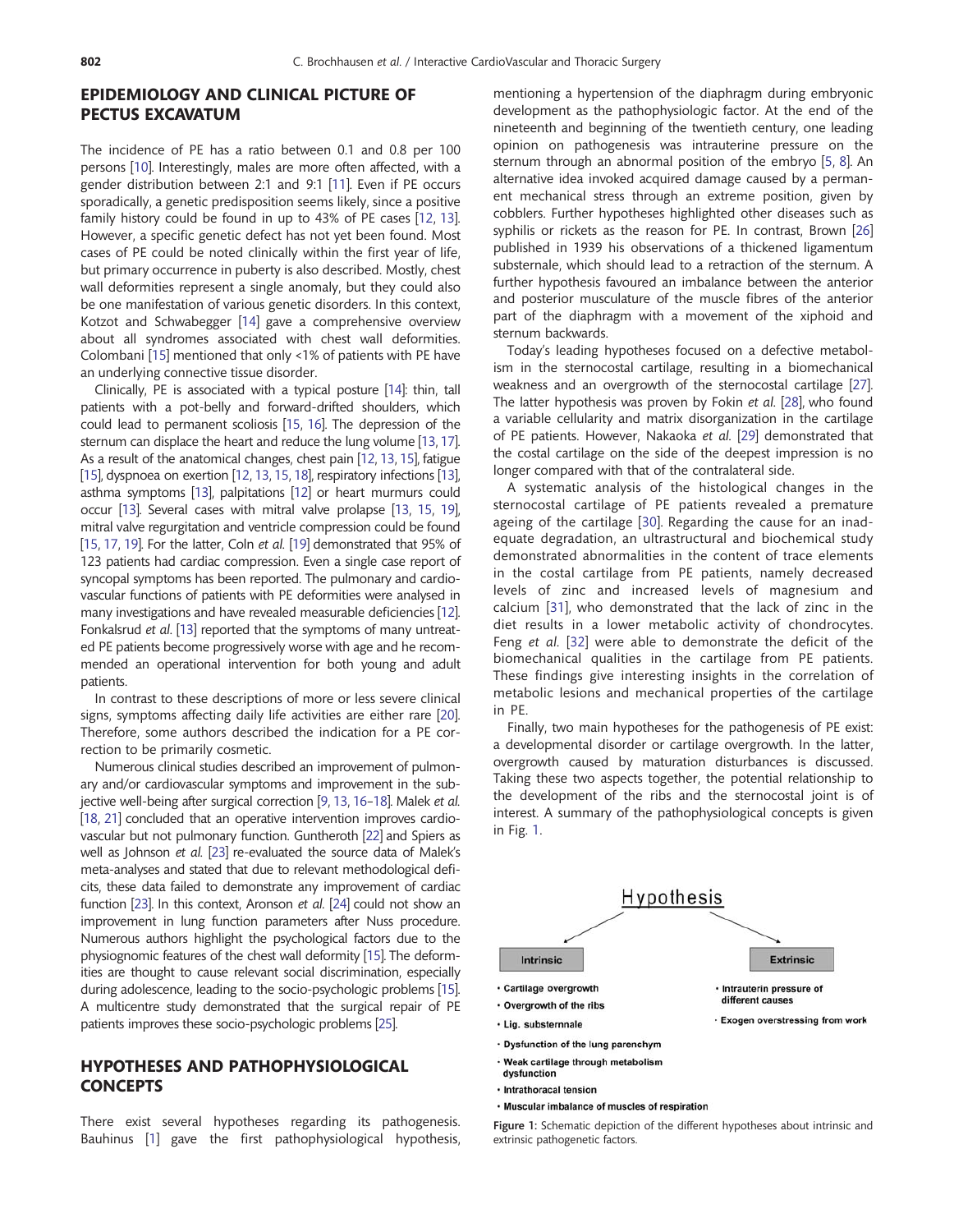# EMBRYONIC DEVELOPMENT OF THE RIBS, STERNUM AND STERNOCOSTAL JUNCTIONS

The trunk develops from the mesoderm. These cells undergo an epithelial–mesenchymal transition (EMT), creating mesenchymal cells, which are arranged on each side of the chorda dorsalis and result in the paraxial mesoderm. The mesenchymal cells condense to cell clusters and hence lead to the segmental-oriented somites. During the fourth week, the somites differentiate in the ventromedial sclerotome and the dorsolateral dermomyotome. The ribs are formed through resegmentation of the sclerotomes with the beginning of the fifth embryological week. They begin growing from the thoracic vertebrae towards the ventral body wall where they fuse with the sternum 1 week later. The fusion of the ribs with the sternum occurs when the fusion of the two parallel sternal bands is completed. The chondral templates of the ribs ossify by endochondral ossification, beginning at the rib angle in the sixth week.

The sternum develops from a pair of lateral mesenchymal bands. The sternal bands move towards each other and fuse starting from the cranial end. There is evidence that the ribs develop independently from the sternum [\[33\]](#page-4-0). Interestingly, the sternal bands move together but not by the elongation of the ribs [[33\]](#page-4-0). When the sternum bars attach together at the cranial endpoint, a single interclavicular blastema occurs which generates the manubrium and clavicle. At the end of the embryonic period, a chondral model of the manubrium sterni, the sternum itself and the processus xiphoideus are generated. The first ossification centre of the sternum appears at the sixth month and ossification is completed after the 12th year.

The development of the sternocostal joint is correlated with that of the sternum and the ribs [[33](#page-4-0)]. The ribs come into contact wherever fusion of the sternum bands is completed. The presence of the sternal tissue band is a prerequisite for the formation of the ventral part of the rib (Fig. 2). However, until today, it is not clear whether mechanical stimulation, cell–cell interactions or messenger substances are principally responsible for the normal formation of the sternum. During development of the sternocostal articulation, scattered chondroblasts are involved [[33\]](#page-4-0). The separation between the ribs and the sternum starts by the invasion of cells from the perichondrium between the ribs and the sternum. First, they produce layers of cells between the ribs and the sternum. Then, the cells in the middle layers orientate in a radial direction and form the basis for the sternocostal joints. It remains a matter of debate as to what extent the regulation of these processes is responsible for the pathophysiology of chest wall deformities. In this context, the analyses of the dynamic processes of ossification and cartilage maturation could open innovative perspectives.



Figure 2: Schematic depiction of the embryological development of the sternum and the sterno-costal articulation via fusion of the sternal bands from cranial to caudal.

### TREATMENT OF PECTUS EXCAVATUM

After the first documented surgical correction of PE by Meyer [\[9\]](#page-4-0), Ravitch [\[34\]](#page-4-0) performed a trend-setting open intervention technique in 1949. Six years later, Rehbein and Wernicke [\[35\]](#page-4-0) used crossed metal blades during the operation to stabilize the chest wall.

The open approach of subperichondrial resection of all deformed costal cartilages, xiphoid resection and sternal osteotomy with anterior fixation of the sternum using mostly multiple bar implantation represented the gold standard up to the beginning of the last decade. The procedure consists of a median longitudinal incision along the sternum in males and a submammary skin incision in females, resection of the deformed costal cartilages and a complete mobilization of the sternum, usually requiring excessive retrosternal dissection and sternal transversal osteotomies. The final correction form of the ventral thorax aperture is fixed and stabilized using different metallic bar forms in a different number of implanted bars and their positioning, longitudinally and/or transversally, depending on the surgeon's preference. The operation time needed for the open correction ranges from 2 to 5 h and often a perioperative blood transfusion is necessary. Moreover, chest tubes and multiple wound drains are used in the majority of cases. Patient-controlled intravenous analgesia (PCA) or epidural catheter and/or opioid therapy for pain control are used most of the times. Patients are discharged from the hospital after 6–8 days on average. The implanted bars are removed 1 year after surgery during a short hospital stay of 2 to 3 days.

In 1998, Nuss et al. [\[36\]](#page-4-0) introduced a minimally invasive technique as an alternative to the standard open repair, the so-called minimally invasive repair of pectus excavatum or minimal access repair of pectus excavatum. The Nuss procedure, which raises the sternum with a retrosternal metallic bar which is placed under thoracoscopic control, is based on the flexibility of the thorax in young subjects, making effective correction possible without the need for extensive costal cartilage resection or sternal osteotomy. The surgical procedure of the Nuss procedure consists of identifying the most depressed zone and the most everted costal line on the left and right side of the sternum, preparing the rectilinear metallic bar using flexible templates for the modulation of the bar length and curve shape. A slight overcorrection of the sternum is aimed for while the stem is modulated. For this procedure, two skin incisions of 3–4 cm in length are made at the right and left middle axillary lines. Next, skin flaps are raised and tunnelled up to the predetermined points at the most-everted intercostals space. A thoracoscope is inserted between the two intercostal spaces below right thoracic incision for the visual control of instrumentation in the retrosternal space and to identify the deepest point of sternal depression. A metal introducer is entered intrathoracally at the predetermined points at the most everted intercostals space on the patient's right side facing forward, thus dissecting the plane separating the sternum from the pericardium. The guide is then exteriorized via the left side at the same level and then pushed through the skin incision. A tie is attached to the end of the introducer bar and the (trial bar) introducer is then removed backwards on the right side under thoracoscopic guidance, which allows the passage of the tie from left to right. The tie is then attached to the final bar, so that it can be inserted with the concave side facing forward from right to left, guided by the tie, while it is pulled up on the left. Under thoracoscopy, the retrosternal curve bar is rotated by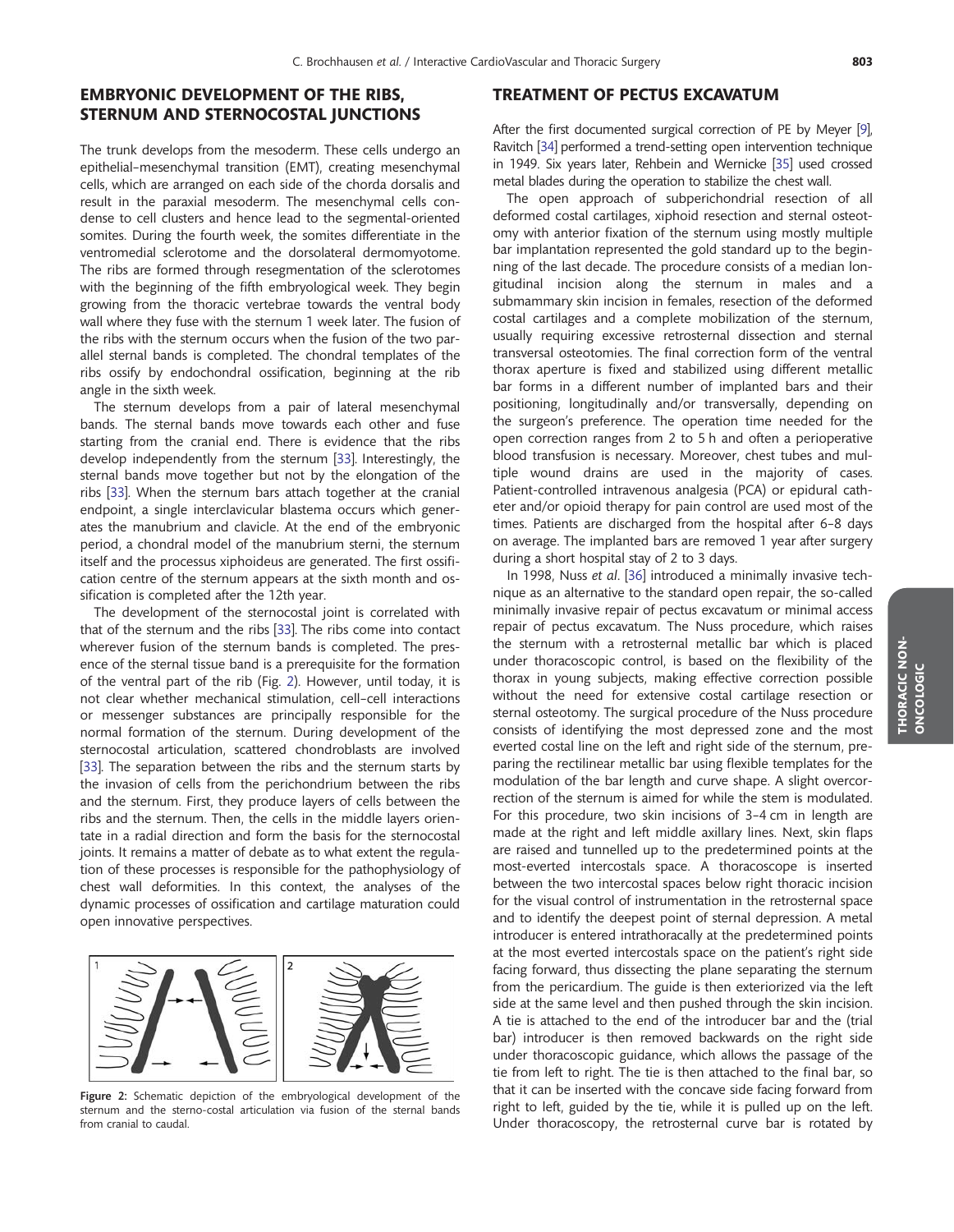180° around its axis, so that the concave side faces backwards, thus pushing the sternum in ventral direction.

The bar is connected with one stabilizer on each side and attached to the lateral muscles of the chest wall. Some surgeons use one stabilizer on the right side only, but others additionally wire the bar to a rib with two or more subperiostal cable wires. At the end of the procedure, the thoracic cavity is explored by the thoracoscope to ensure that there are no organic lesions or that the lung is trapped between the bar and the chest wall, and to evaluate possible bleeding. No systematic thoracic drainage or wound drains are left postoperatively, and the minor degree of pneumothorax often seen on postoperative plane chest X-ray has no consequences. The operative duration is 50 min on average and usually no ICU care is required. Pain control is managed in a manner identical to the description above and the length of hospital stay is usually 4–5 days. Previously, the bar was removed 2 years after surgery, although in the last years it is recommended to leave the bar in situ for 3 years. A modification for reducing severe complications such as cardiac perforation during Nuss procedure was established by Ohno et al. [\[37](#page-4-0)], who recommended, based on their experience, that the tip of the introducer has to be observed at all time under right and left thoracoscopic guidance.

Other operational techniques described in the literature for the correction of PE wall are the method of Leonard or Robicsek, which both represent modifications of the Ravitch operation. In the approach of the Leonard modification, a curvilinear incision is made over the sternum and after mobilization of the pectoral muscles the lower costal cartilage is removed, whereas the perichondrium is left in space. A wedge osteotomy is performed and instead of a bar there is a wire placed behind the sternum which is pulled up through separate stab incisions fixed to an external brace. The brace is worn for about 3 months [[38](#page-5-0)].

During the method of Robicsek et al. [[39\]](#page-5-0), there is bilateral resection of the defective costal cartilages and a transverse wedge sternotomy. After mobilization of the sternum in the correct position, it is stabilized from behind through a Marlex mesh which is fixed to the cartilage remnants.

Different minimal invasive approaches are the so-called Erlangen technique and the magnetic mini-mover procedure: the operation with the 'Erlangen technique' is characterized by minimal resection of the cartilage and reduced anterolateral mobilization. The sternum is mobilized by retrosternal dissection via an anterior incision, and an elastic metal bar is implanted transsternally through stitch incisions. Minimal resection of a cartilage is provided by intraoperative tensiometry. This technique measures, at defined intervals, the necessary forces to elevate the chest wall and determines whether complete division is necessary. The metal bar will be removed after 1 year [[40\]](#page-5-0).

During the magnetic mini-mover procedure, a magnet is placed during this operational intervention upon the sternum. With a second magnet on a brace which must be worn by the patient, the magnetic force pulls the sternum out of its depressed position. The brace must be worn several months. In this operation, a metal plate is brought behind the sternum used as a counter-support for the magnet which will be placed on the sternum. Harrison et al. [\[41\]](#page-5-0) reported that they were able to terminate this operation within 30 min. The operation needs general anaesthesia, but it is possible that patients can leave the hospital at the same day of surgical intervention. The detailed outcomes will be reported when Phase II of the clinical trial will be completed.

There is one surgical treatment of PE via sternochondroplasty introduced by Lacquet without the use of prosthetic material and with good long-term results [[42](#page-5-0)]. In a recent survey, the sternochondroplasty is described to be superior to the Nuss procedure in the cases of asymmetric PE [[43](#page-5-0)].

A non-surgical alternative in the treatment of PE represents the vacuum bell. Placed on the thorax, the patient produces a negative pressure with a handpump each day over several months. Schier et al. [[44\]](#page-5-0) demonstrated that the vacuum bell could be an alternative to the surgical treatment in less severe cases and in the preoperative preparation. Haecker [\[45](#page-5-0)] published 133 patients and confirmed the conclusions of Schier et al. [\[44](#page-5-0)]. However, long-term results are still lacking.

# COMPARISON OF THE DIFFERENT SURGICAL INTERVENTIONS

Taking the different treatment options together, it becomes obvious that not all surgical methods are applicable for all manifestations of PE. In this context, Harrison et al. [\[41](#page-5-0)] demonstrated that an asymmetry of the sternum poses significant problems for the magnetic mini-mover. According to Coelho et al. [\[43](#page-5-0)], the sternochondroplasty is predominant in comparison to the Nuss procedure in the cases of asymmetric PE. A recent meta-analysis of the experience of the Ravitch and the Nuss procedure identified no differences in overall complications and length of hospital stay between these procedures [[46\]](#page-5-0). In this meta-analysis, the Ravitch procedure revealed lower rates of re-operation, postoperative haemothorax and pneumothorax than in the Nuss procedure. Also in terms of patient satisfaction, no differences could be found between the different surgical techniques [\[46](#page-5-0)]. In a further survey by Antonoff et al. [[38\]](#page-5-0), the comparison between Ravitch, Nuss and Leonard operation procedures clearly demonstrated the highest levels for length of hospitalization, fees, analgesic needs and complication rates within the Nuss group, whereas in the patients treated with the Leonard operation the lowest values in these parameters could be found. Regarding the health-related quality-of-life (HRQL) outcomes, no significant differences were found between the Nuss and Ravitch procedure [\[47](#page-5-0)].

Taking these data of different treatment options together, an early long-term follow-up by Lacquet et al. [\[48](#page-5-0)] revealed that the subjective physical improvement after operation could not be explained by changes in static lung volumes or in cardiorespiratory function at exercise, but should be due to other unexplained factors.

# FUTURE PERSPECTIVES FOR THE CORRECTION OF PECTUS EXCAVATUM

Most PE operation techniques are based on a stabilizing metal material which has to be removed in a second intervention, a fact which implicates several complications. First of all, a second intervention has to be performed [\[49](#page-5-0)]. In addition, the metal devices can shift and migrate into neighbouring tissue [[49\]](#page-5-0). Furthermore, the introduced material can also cause problems such as postoperative chronic pain [\[32](#page-4-0), [50\]](#page-5-0). In this context, the so-called Strasbourg Thorax Osteosynthesis System (STRATOS®), using titanium implants, reduced the risks of material shifting and allergy [[51\]](#page-5-0). With a view to new biomedical material developments, the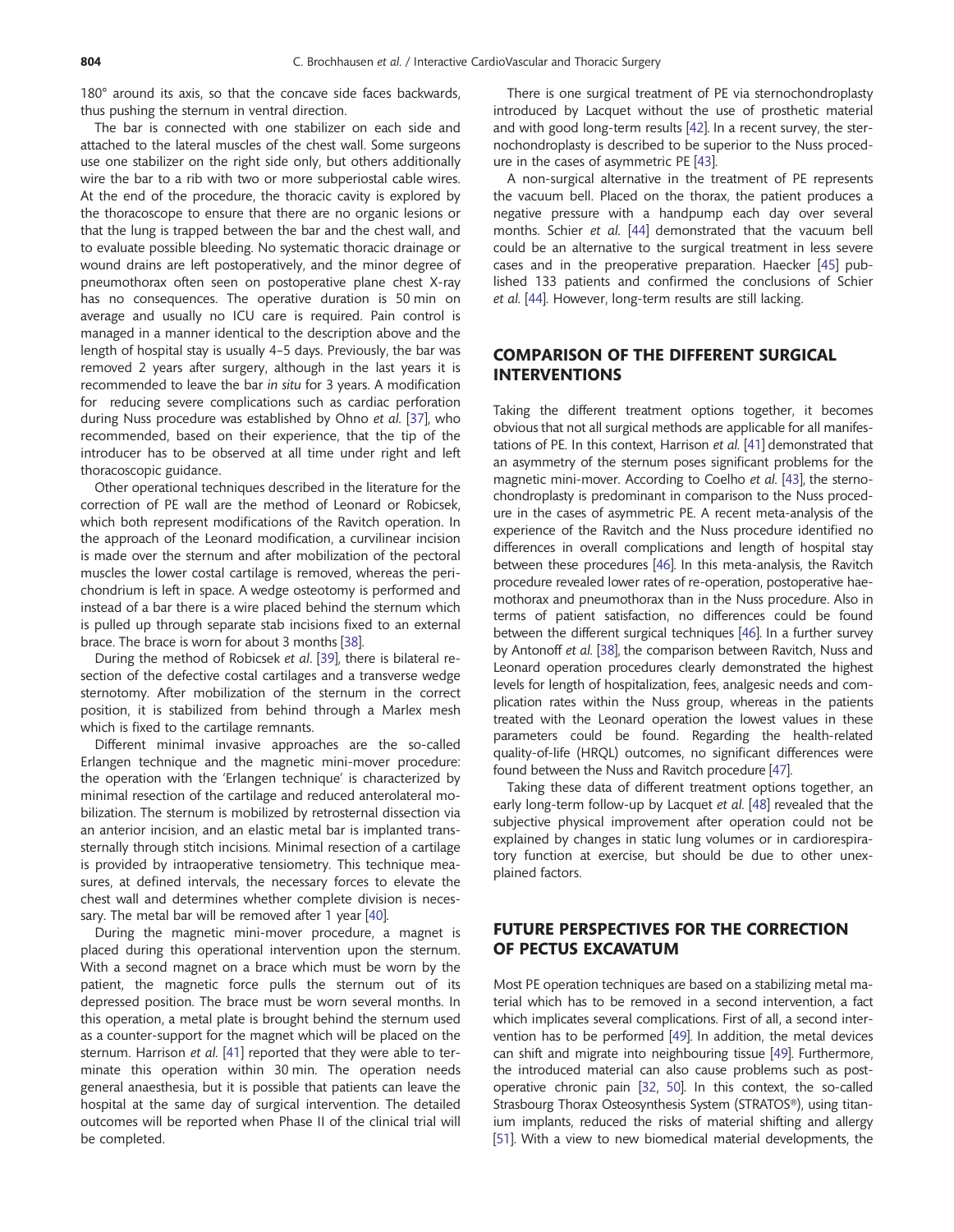<span id="page-4-0"></span>use of absorbable material is of interest, since a second intervention would not be necessary. Several approaches using absorbable material for the correction of chest wall deformities were performed [20, [50](#page-5-0), [52,](#page-5-0) [53\]](#page-5-0). Torre et al. [[53\]](#page-5-0) described the use of stabilizers made of poly-L-lactic-polyglycolic polymer. However, Pilegaard and Licht [\[54](#page-5-0)] published unsatisfying results using this device: they found a higher complication rate of the absorbable stabilizers for the Nuss technique.

Luzzi et al. [20] retrospectively analysed the treatment of PE using a bioabsorbable mesh instead of a metallic device in the Robiscek technique after a 10-year experience. They highlighted a lower inflammatory reaction, avoiding complications of retrosternal device dislocation, the reduction of re-operations to remove the metal devices and reduced postoperative chest pain allowing an earlier mobilization of the patient [20]. Länsman et al. [\[50\]](#page-5-0) used bioabsorbable plates for the correction of PE in children and also demonstrated good results in the surgical correction. In addition, Gürkök et al. [\[52](#page-5-0)] reported the use of a resorbable copolymer plaque stating the advantage of a single operation. However, by using biodegradable materials, problems such as mechanical instability or a relevant pH shift due to the degradation with consecutive relevant inflammatory response should be taken into account. In this context, long-term experiments analysing the biocompatibility and potential recurrence of PE by use of different materials are needed to obtain information about the optimal material. Furthermore, trials are needed to define in which cases biodegradable materials should be preferred and in which cases metals would be the better choice. In this context, the systematic analyses of the biomechanics and the various forces acting in the thoracic cage would be very helpful in further optimizing or developing new material approaches using either biodegradable or non-biodegradable materials or new shape-memory metal devices. New approaches like these could open innovative perspectives for the rational use of different biomaterials for the correction of chest wall deformities.

Conflict of interest: none declared.

#### **REFERENCES**

- [1] Bauhinus J. Observatio. In: Ioannis Schenckii a Grafenberg, ed. Johannes Observatorium medicarum, rararum, novarum, admirabilium, et montrosarum, liber secundus. Frankfurt: De partibus vitalibus, thorace contentis, 1609, 322.
- [2] Woillez. Sur un cas de deformitée thoracique considérable avec deplacement inoffensif de plusieur organes et signes sthetoscopiaques particulières. Paris: Rap Soc Med d'Hop, 1860, 3.
- [3] von Luschka H. Die Anatomie des Menschen in Rücksicht auf die Bedürfnisse der praktischen Heilkunde. Die Anatomie der Brust des Menschen. Tübingen: Laupp, 1863, 23.
- [4] Eggel. Eine seltene Mißbildung des Thorax. Virchows Arch Path Anat 1870;49:230.
- [5] Williams CT. Congenital malformation of the thorax great depression of the sternum. Trans Path Soc 1872;24:50.
- [6] Flesch M. Über eine seltene Missbildung des Thorax. Virchows Arch Path Anat 1873;75:289.
- [7] Hagmann. Selten vorkommende Abnormität des Brustkastens. Jb Kinderheilkunde 1888;15:455.
- [8] Langer E. Zuckerkandel: Untersuchungen über den mißbildeten Brustkorb des. Herrn JW Wiener med Zeit 1880;49:515.
- [9] Meyer L. Zur chirurgischen Behandlung der angeborenen Trichterbrust. Berl Klin Wschr 1911;48:1563–66.
- [10] Kelly RE Jr, Lawson ML, Paidas CN, Hruban RH. Pectus excavatum in a 112-year autopsy series: anatomic findings and the effect on survival. J Pediatr Surg 2005;40:1275–8.
- [11] Ravitch MM. Repair of pectus excavatum in children under 3 years of age: a twelve-year experience. Ann Thorac Surg 1977;23:301.
- [12] Kelly RE Jr, Shamberger RC, Mellins RB, Mitchell KK, Lawson ML, Oldham K et al. Prospective multicenter study of surgical correction of pectus excavatum: design, perioperative complications, pain, and baseline pulmonary function facilitated by internet-based data collection. J Am Coll Surg 2007;205:205–16.
- [13] Fonkalsrud EW, Dunn JC, Atkinson JB. Repair of pectus excavatum deformities: 30 years of experience with 375 patients. Ann Surg 2000;231:443–8.
- [14] Kotzot D, Schwabegger AH. Etiology of chest wall deformities—a genetic review for the treating physician. J Pediatr Surg 2009;44:2004–11.
- [15] Colombani PM. Preoperative assessment of chest wall deformities. Semin Thorac Cardiovasc Surg 2009;21:58–63.
- [16] Beiser GD, Epstein SE, Stampfer M, Goldstein RE, Noland SP, Levitsky S. Impairment of cardiac function in patients with pectus excavatum, with improvement after operative correction. N Engl J Med 1972;287: 267–72.
- [17] Kubiak R, Habelt S, Hammer J, Hacker FM, Mayr J, Bielek J. Pulmonary function following completion of Minimally Invasive Repair for Pectus Excavatum (MIRPE). Eur J Pediatr Surg 2007;17:255–60.
- [18] Malek MH, Berger DE, Housh TJ, Marelich WD, Coburn JW, Beck TW. Cardiovascular function following surgical repair of pectus excavatum: a metaanalysis. Chest 2006;130:506–16.
- [19] Coln E, Carrasco J, Coln D. Demonstrating relief of cardiac compression with the Nuss minimally invasive repair for pectus excavatum. J Pediatr Surg 2006;41:683–6; discussion 683–6.
- [20] Luzzi L, Voltolini L, Zacharias J, Campione A, Ghiribelli C, Di Bisceglie M et al. Ten year experience of bioabsorbable mesh support in pectus excavatum repair. Br J Plast Surg 2004;57:733–40.
- [21] Malek MH, Berger DE, Marelich WD, Coburn JW, Beck TW, Housh TJ. Pulmonary function following surgical repair of pectus excavatum: a meta-analysis. Eur J Cardiothorac Surg 2006;30:637–43.
- [22] Guntheroth WG, Spiers PS. Cardiac function before and after surgery for pectus excavatum. Am J Cardiol 2007;99:1762–4.
- [23] Johnson JN, Hartman TK, Pianosi PT, Driscoll DJ. Cardiorespiratory function after operation for pectus excavatum. J Pediatr 2008;153:359–64.
- [24] Aronson DC, Bosgraaf RP, Merz EM, van Steenwijk RP, van Aalderen WMvan Baren R. Lung function after the minimal invasive pectus excavatum repair (Nuss procedure). World J Surg 2007;31:1518–22.
- [25] Kelly RE Jr, Cash TF, Shamberger RC, Mitchell KK, Mellins RB, Lawson ML et al. Surgical repair of pectus excavatum markedly improves body image and perceived ability for physical activity: multicenter study. Pediatrics 2008;122:1218–22.
- [26] Brown AL. Pectus excavatum (funnel chest). J Thorac Surg 1939;9:164-184.
- [27] Sweet RH. Pectus excavatum: report of two cases successfully operated upon. Ann Surg 1944;119:922–34.
- [28] Fokin AA, Robicsek F, Watts LT. Genetic analysis of connective tissue in patients with congenital thoracic abnormalities. Interact CardioVasc Thorac Surg 2008;7:56.
- [29] Nakaoka T, Uemura S, Yano T, Nakagawa Y, Tanimoto T, Suehiro S. Does overgrowth of costal cartilage cause pectus excavatum? A study on the lengths of ribs and costal cartilages in asymmetric patients. J Pediatr Surg 2009;44:1333–6.
- [30] Geisbe H, Buddecke E, Flach A, Muller G, Stein U. 88. Biochemical, morphological and physical as well as animal experimental studies on the pathogenesis of funnel chest. Langenbecks Arch Chir 1967;319:536–41.
- [31] Rupprecht H, Hummer HP, Stoss H, Waldherr T. Pathogenesis of chest wall abnormalities—electron microscopy studies and trace element analysis of rib cartilage. Z Kinderchir 1987;42:228–9.
- [32] Feng J, Hu T, Liu W, Zhang S, Tang Y, Chen R et al. The biomechanical, morphologic, and histochemical properties of the costal cartilages in children with pectus excavatum. J Pediatr Surg 2001;36:1770–6.
- [33] Chen JM. Studies on the morphogenesis of the mouse sternum. II. Experiments on the origin of the sternum and its capacity for selfdifferentiation in vitro. J Anat 1952;86:387–401.
- [34] Ravitch MM. The operative treatment of pectus excavatum. Ann Surg 1949;129:429–44.
- [35] Rehbein F, Wernicke HH. The operative treatment of the funnel chest. Arch Dis Child 1957;32:5–8.
- [36] Nuss D, Kelly RE Jr, Croitoru DP, Katz ME. A 10-year review of a minimally invasive technique for the correction of pectus excavatum. J Pediatr Surg 1998;33:545–52.
- [37] Ohno K, Nakamura T, Azuma T, Yamada H, Hayashi H, Masahata K. Modification of the Nuss procedure for pectus excavatum to prevent cardiac perforation. J Pediatr Surg 2009;44:2426–30.